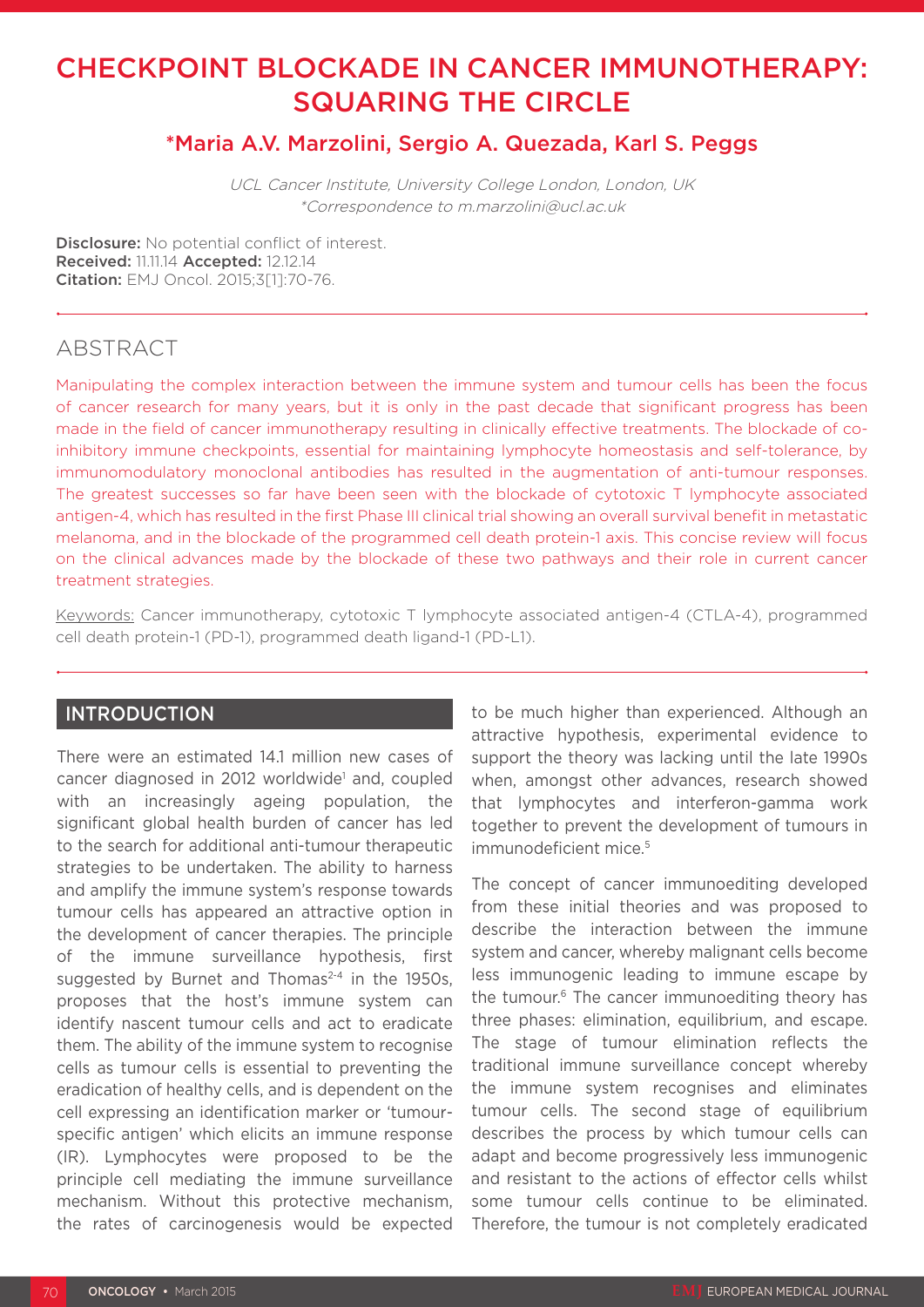and is kept in check by the immune system. The final escape phase occurs when tumour cells can adapt to develop strategies for evading or subverting a host's IR, for example by expressing ligands that can inhibit T cell activation and proliferation, thereby escaping from the immune system's effector mechanisms and enhancing their ability to proliferate in an unrestricted manner. The aim of immunotherapy is to alter the balance from tumour escape to tumour elimination.

Following the formation of these hypotheses, cancer immunotherapy was a theoretical possibility but over the subsequent decades it failed to translate into effective clinical therapies and therefore appeared to be an impossible feat. The failure of therapies was principally due to a lack of understanding of the immunosuppressive features of the local tumour microenvironment and the need for T cells to infiltrate the tumour to exert their anti-tumour effect. However, in recent years, major breakthroughs in both the understanding of the IR and in the generation of specific monoclonal antibodies (mAbs) aimed at immune checkpoints have led to effective cancer immunotherapies and the achievement of a metaphorical 'squaring of the circle'.

The field of cancer immunotherapy has expanded in recent years, including adoptive cellular therapy, vaccine approaches, and T cell gene therapy. In this concise review, the focus will be on one major branch of cancer immunotherapy, namely the generation of immunomodulatory antibodies designed to manipulate the immune system's coinhibitory receptors to augment T cell effector function and the anti-tumour response. In contrast to traditional cancer therapies, which have direct cytotoxic effects on the malignant cells, this branch of cancer immunotherapy relies on indirect methods of tumour attack by manipulating the IR in the tumour microenvironment. This indirect method has been postulated to reset the immune memory with potentially more durable responses.

#### CO-INHIBITORY RECEPTORS

### Cytotoxic T Lymphocyte-Associated Antigen-4 (CTLA-4)

The major breakthrough in translational cancer immunotherapy, resulting in successful Phase III clinical trials, followed the development of mAbs against CTLA-4. CTLA-4 is a co-inhibitory receptor that is expressed on activated T lymphocytes

and is constitutively expressed on regulatory T lymphocytes. It acts as an inhibitory checkpoint to restrict the magnitude and duration of the IR generated after antigen engagement with the T cell receptor. The immune system has inherent inhibitory checkpoints to limit the degree of immune system activation, thereby preventing collateral damage of surrounding normal tissue and the sequela of autoimmunity. Both CTLA-4 and CD28, a co-stimulatory receptor, are members of the immunoglobulin (Ig) superfamily of receptors. Following the presentation of antigen by major histocompatibility complex molecules on antigenpresenting cells (APCs), the second signal for T cell activation is provided by CD28, which resides on the T cell surface, as it interacts with its respective ligands. CTLA-4's function appears to counteract that of CD28, as they share the same ligands, CD80 (B7-1), and CD86 (B7-2), which are expressed on APCs. CTLA-4 has a higher affinity for these ligands, leading to the theory that CTLA-4 may out-compete CD28 for ligand engagement, resulting in the restriction of the co-stimulatory function of CD28.7

The essential role played by CTLA-4 in limiting the IR and maintaining lymphocyte homeostasis was aptly demonstrated by the observations that CTLA-4 knockout mice develop fatal lymphoproliferative disorders within 3-4 weeks of birth.8,9 The blockade of CTLA-4 with an antagonistic antibody was postulated to increase immune stimulation by releasing the inhibitory brakes on the effector IR in the presence of tumour. Initial preclinical models confirmed this theory by showing that anti-CTLA-4 antibodies could reject tumours and also that this rejection resulted in persistent immunity when challenged for a second time with tumour cells.10 Whilst the mechanism of action of anti-CTLA-4 antibodies is still being investigated, evidence derived from murine models has shown the blockade of CTLA-4 on both effector and regulatory T cells contributes to its anti-tumour effect. Anti-CTLA-4 antibodies act to deplete the number of regulatory T cells within tumours and the composition of the tumour microenvironment, in particular the presence of Fcγ receptor–expressing macrophages, is essential in enabling this depletion to occur.11,12 The initial success in anti-CTLA-4 antibody therapy was shown in the treatment of advanced melanoma. The increasing incidence of melanoma and the poor prognosis of patients with metastatic melanoma (MM), with median overall survival (OS) rates of less than 1 year, had indicated that new effective therapies were greatly needed.<sup>13</sup>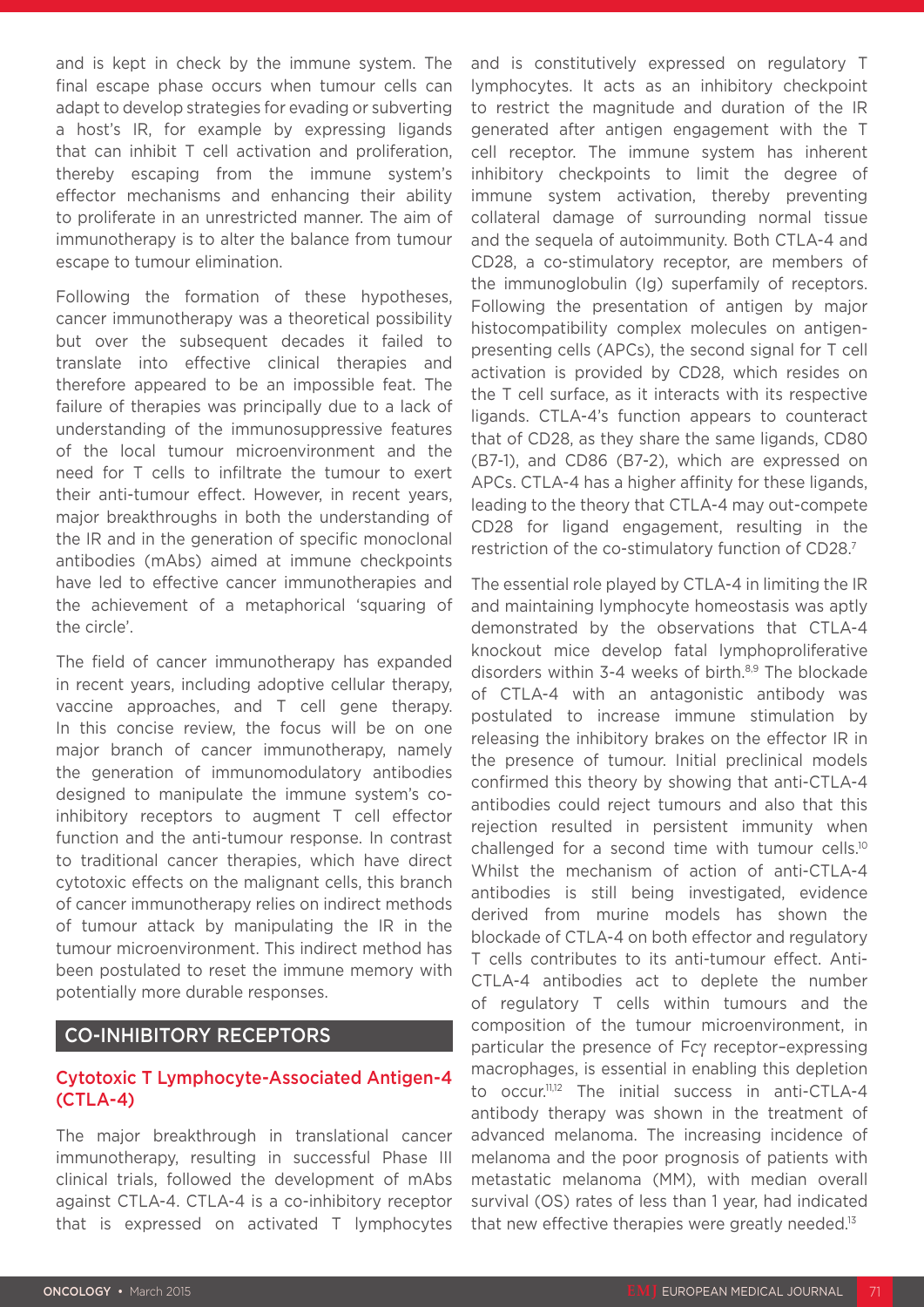There have been two mAbs to CTLA-4 which have been examined in Phase III clinical trials in patients with advanced melanoma, ipilimumab and tremelimumab. Ipilimumab is a fully human immunoglobin G1 (IgG1) mAb to CTLA-4. The landmark Phase III randomised controlled trial (RCT) by Hodi et al.14 was the first to show an OS benefit for any therapy in the treatment of MM. The study compared ipilimumab with and without glycoprotein 100 (gp100) vaccine with a gp100-alone group in patients with previously treated advanced melanoma. Gp100 is a peptide vaccine originating from a melanosomal protein, and has shown enhanced anti-tumour activity in combination therapy, for example with interleukin 2.15 There was a significant difference in OS between the ipilimumab/vaccine group when compared with the vaccine-alone group (10 months versus 6.4 months). There was no significant difference noted between either of the ipilimumab groups. The second Phase III trial, which demonstrated a survival advantage for ipilimumab therapy in patients with melanoma, was performed by Robert et al.<sup>16</sup> They compared patients, who had no previous treatment for melanoma, receiving ipilimumab plus dacarbazine with a group receiving dacarbazine plus placebo. Dacarbazine is an alkylating agent and is the most commonly used chemotherapy in the treatment of melanoma. There was a significant increase in median OS for those receiving ipilimumab with dacarbazine rather than dacarbazine and placebo (11.2 months versus 9.1 months). In contrast to ipilimumab, tremelimumab is a humanised IgG2 mAb to CTLA-4 and was studied in treatment-naïve patients with melanoma in a Phase III trial by Ribas et al.<sup>17</sup> Unlike the aforementioned ipilimumab trials, no significant difference in median OS was shown between tremelimumab-treated patients and those receiving standard chemotherapy despite the induction of initially durable responses in a subset of patients.

The objective responses reported with ipilimumab were durable, with 60% of patients, in a study by Hodi et al., $14$  maintaining their response for more than 2 years. Furthermore, in the ipilimumab/ dacarbazine study, the median duration of response was 19.3 months (for those achieving a complete or partial response).16 However, despite these durable responses, the clinical trials have shown that only a relatively small subset of patients derive benefit from ipilimumab therapy, with a reported overall response rate (RR) of 10.9–15.2%, irrespective of whether they were treatment naïve prior to

receiving ipilimumab.14,16 The ability to identify the group of patients who would benefit from ipilimumab therapy would limit the number of patients exposed to potentially harmful adverse events (AEs) and also would enable treatment to be tailored to those with the highest chance of success. The search for a predictive biomarker of ipilimumab response is currently ongoing but provisional studies have suggested that an initial high expression of FoxP3 may be a predictor of success.18

In this new era of immunotherapy agents, it has become apparent that the traditional disease response criteria, either using Response Evaluation Criteria in Solid Tumors or World Health Organization standards, may not be sufficient to assess disease responsiveness. Durable responses have been reported in patients who have initially developed new lesions shortly after commencing ipilimumab,16 suggesting that the response may take longer to manifest itself when compared to directly cytotoxic traditional anti-tumour agents.<sup>19</sup> Immune-related response criteria have been proposed whereby total tumour burden is assessed, but further evaluations of these criteria are ongoing. In view of CTLA-4's function as a 'brake' on the duration and amplitude of T cell effector functions, it could be predicted that side-effects from therapies aimed at blocking CTLA-4 would manifest as autoimmune phenomena. The initial Phase I/ II studies $20-22$  identified that the majority of drugrelated AEs were mostly inflammatory in nature (Table 1). Predominantly, these immune-mediated AEs affect the gastrointestinal tract, skin, liver, and endocrine systems, and the frequency of Grade 3-4 treatment-related AEs with ipilimumab were recorded as 10-15%<sup>14</sup> but much higher, at a rate of 56.3%, when ipilimumab was combined with dacarbazine,16 potentially due to dacarbazine's known hepatotoxicity.

The majority of immune-mediated AEs can be treated with systemic glucocorticoid therapy and, in some rare steroid-resistant cases, with antitumour necrosis factor antibodies. The emphasis for successful management of these AEs is on active medical surveillance and prompt initiation of treatment which may result in the cessation of ipilimumab therapy and lead to prevention of lifethreatening complications. The use of prophylactic systemic steroid therapy in combination with ipilimumab therapy has not been shown to be of benefit in reducing the incidence of severe cases of treatment-related colitis.20 Furthermore, the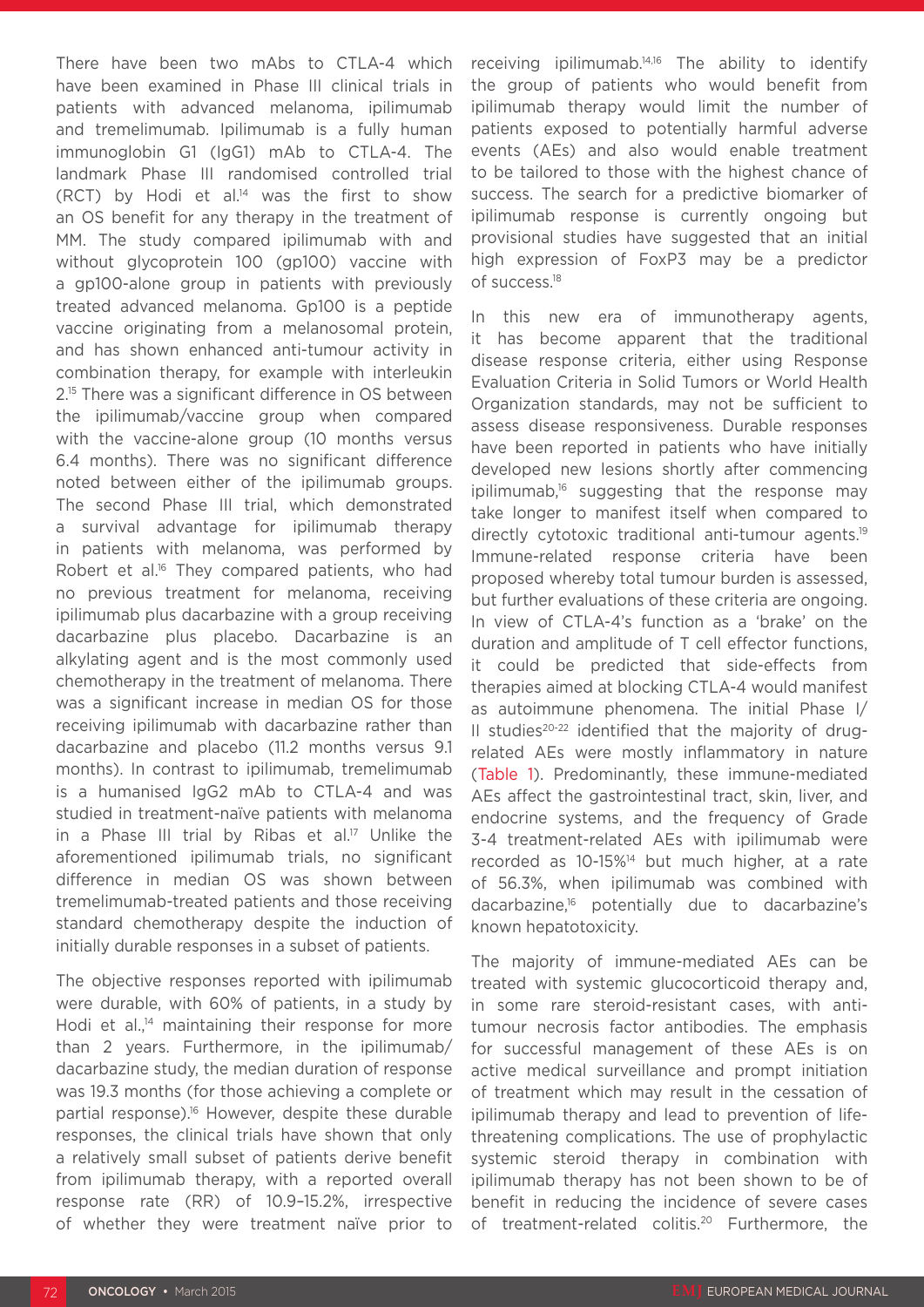use of systemic steroids to treat immune-related AEs has not been shown to affect the efficacy of ipilimumab's anti-tumour response.<sup>14,16</sup> The success of ipilimumab in the treatment of melanoma has resulted in an examination of its function in other tumour types. A large Phase III trial<sup>23</sup> randomised 799 patients to receive either ipilimumab or placebo after receiving radiotherapy for castration-resistant prostate cancer (CRPC) that had progressed after docetaxel chemotherapy. No significant difference was found in median OS between the ipilimumab and placebo groups (11.2 months versus 10 months). As expected, Grade 3-4 treatment-related AEs were higher in the ipilimumab group (26% versus 3%). Further Phase III trials are ongoing to examine the role of ipilimumab in chemotherapy-naïve patients with prostate cancer. Anti-tumour responses have been reported in patients with metastatic renal cell carcinoma (RCC), with Phase II studies reporting a tumour RR of 12.5% in patients receiving 3 mg/ kg of ipilimumab<sup>24</sup> and also in patients with Stage 3B/4 non-small cell lung cancer (NSCLC).25

#### Programmed Cell Death Protein-1/ Programmed Death Ligand-1 (PD-1/PD-L1)

PD-1 is also a co-inhibitory member of the Ig super family of receptors. Its prime function is to restrict T cell activation and effector function in the peripheral tissues at sites of inflammation and/or infection.

#### Table 1: The common immune-related adverse events associated with therapeutic immunomodulatory antibodies.

| Immune-related adverse event                                                      |
|-----------------------------------------------------------------------------------|
| Dermatological<br>Rash<br>Pruritus<br>Vitiligo<br>Alopecia                        |
| Gastrointestinal<br>Diarrhoea<br>Colitis                                          |
| Pulmonary<br>Pneumonitis                                                          |
| Endocrine<br>Hypothyroidism<br>Hyperthyroidism<br>Hypophysitis<br>Hypopituitarism |
| Hepatic<br><b>Hepatitis</b><br>Abnormal liver function tests                      |
|                                                                                   |

Its expression is induced upon activation of T cells, although it can also be expressed on B cells, natural killer cells, and monocytes. PD-1 exerts its function by interacting with its two known ligands, PD-L1 (PD-L1, also known as B7-H1 or CD274) and PD-L2 (also known as B7-DC or CD273). PD-L1 is expressed on activated T cells, B cells, and APCs, including tissue-associated macrophages. Furthermore, PD-L1 is expressed on some tumour cells allowing the tumour to circumvent T cell effector function by providing inhibitory signals to evade immune attack. PD-L1, as well as serving as PD-1's ligand, also interacts with CD80 and therefore any blocking of PD-1 does not make PD-L1 completely redundant. PD-1's second ligand, PD-L2, has a more restricted expression profile and is expressed on dendritic cells, mast cells, and macrophages.

The function of PD-1 in the maintenance of peripheral self-tolerance and the prevention of uncontrolled immune activation was established in preclinical models where it was firstly observed that PD-1 knockout mice developed autoimmune phenomenon including arthritis, glomerulonephritis, and autoimmune dilated cardiomyopathy.<sup>26,27</sup> Further preclinical models demonstrated apoptosis of activated T cells when exposed to tumourassociated PD-L128 and also that *in vivo* injection of anti-PD-L1 antibodies inhibited growth of tumours expressing PD-L1.29 A number of mAbs targeting PD-1 have been examined in clinical trials. Nivolumab (also known as BMS-936558), a fully human IgG4 mAb to PD-1, was initially studied in a Phase I trial of 296 patients examining its safety profile and anti-tumour activity in melanoma, NSCLC, RCC, and prostate and colorectal cancer.<sup>30</sup> Objective responses were reported in NSCLC, melanoma, and RCC only and the disease responses observed were durable with 65% of evaluable patients maintaining their response for >1 year. Grade 3-4 treatment-related AEs were reported in 14% of patients and, in particular, drug-related pneumonitis was reported in 3% of treated patients with three drug-related deaths attributed to pneumonitis. Interestingly, when available tumour biopsies were examined for PD-L1 expression, 36% (9/25) of patients with positive biopsies had an objective response, compared to 0% of patients with PD-L1 negative tumours, suggesting that the expression of PD-L1 could be a possible biomarker for disease response to nivolumab. Further immunohistological examination of tumour biopsies taken prior to commencing nivolumab therapy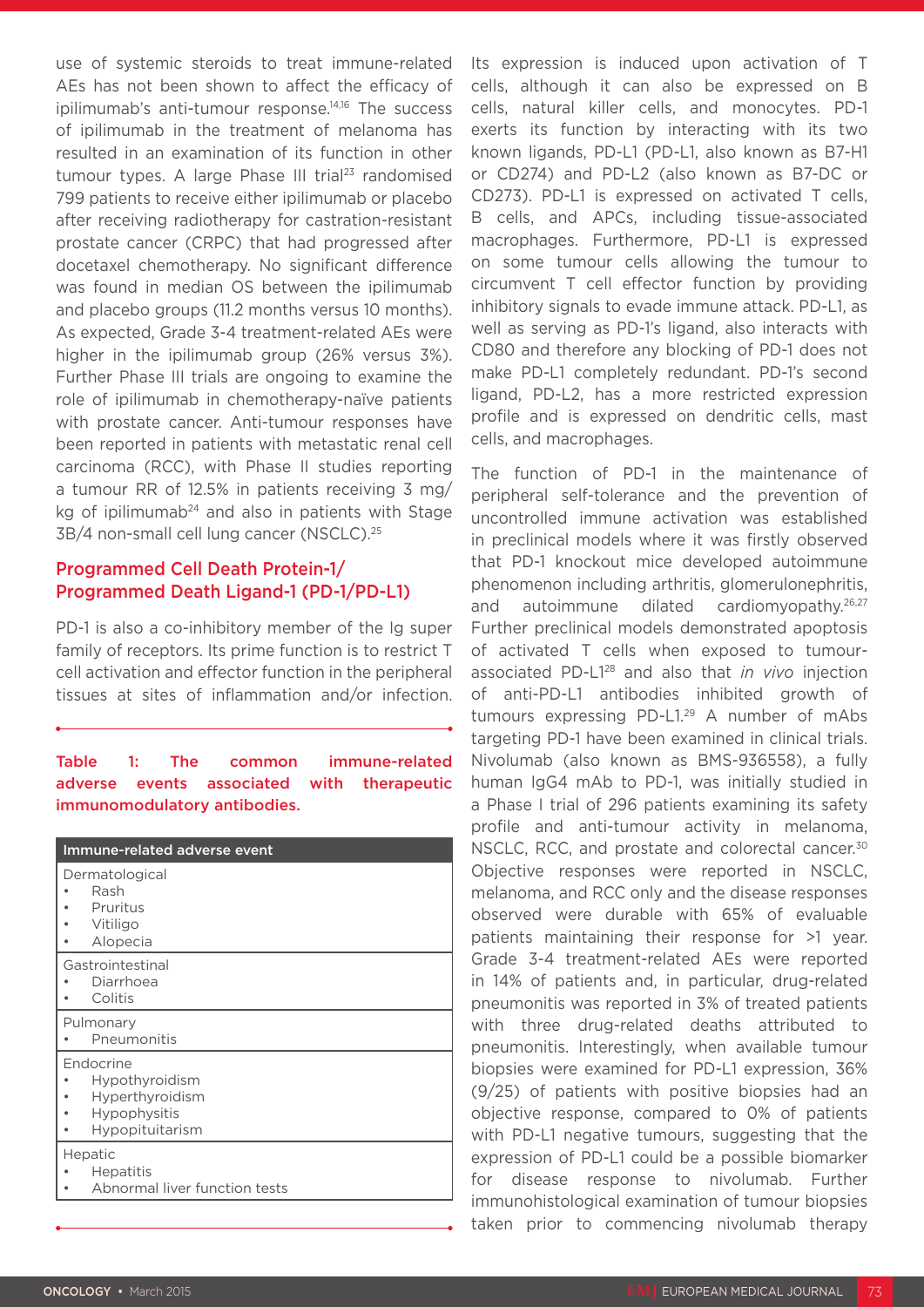showed a significant association between PD-1 expression on tumour-infiltrating lymphocytes and PD-L1 expression by the tumour cells.<sup>31</sup> Maintenance of disease response after stopping nivolumab therapy has also been shown in the treatment of melanoma, suggesting that an immune memory is established resulting in durable responses.<sup>32</sup>

Pembrolizumab (previously known as lambrolizumab or MK-3475) is a humanised IgG4 kappa mAb against PD-1. Two different dosing regimens have been examined in patients with advanced melanoma, with the highest confirmed RR seen in 10 mg/kg (52%) when compared with 2 mg/kg and a reported combined confirmed RR across all doses of 38%.33 It should be noted that there was a higher RR reported in this trial than in the Phase III RCTs of ipilimumab. The inclusion of patients who had previously received other immunotherapies, namely ipilimumab, allowed the study to show no significant difference in RR between those who were ipilimumab-naïve and those who had received prior ipilimumab therapy. An overall RR of 26% has been reported with pembrolizumab in patients with advanced melanoma who were ipilimumab refractory, indicating that the failure of one immunotherapy should not preclude treatment with another.<sup>34</sup> Interestingly, as with the reports from the ipilimumab clinical trials, delayed responses were noted, including some as late as 36 weeks after treatment initiation.

The third mAb to PD-1, pidilizumab, is a humanised IgG1-kappa mAb to PD-1 which has been studied in combination with rituximab (an anti-CD20 mAb) in patients with relapsed follicular lymphoma in a non-randomised Phase II trial.35 An objective RR of 66% (16/29) was achieved with no reported Grade 3-4 treatment-related AEs, but further randomised trials are required to test its efficacy. Many tumours have been found to express PD-L1 and, in patients with RCC, high intratumoural levels of PD-L1 expression have been associated with more aggressive tumours.<sup>36</sup> Moreover, in ovarian cancer, a significantly poorer prognosis was reported in patients with a high intratumoural level of PD-L1 expression. $37$  In view of the observation that many tumour types express PD-L1 as an escape mechanism to avoid immune effector functions, mAbs to PD-L1 have also been developed in an attempt to manipulate the PD-1/PD-L1 axis. Brahmer et al.<sup>38</sup> performed a Phase I trial of 207 patients with a variety of solid-organ malignancies who received BMS-936559, a fully human IgG4 mAb to PD-L1. This antibody inhibits the binding

of PD-L1 to both PD-1 and CD80. There were no objective responses reported in colorectal or pancreatic cancers but objective responses were seen in melanoma, RCC, NSCLC, and ovarian cancer. For those patients with at least 1 year of follow-up, 50% had a durable response lasting for a minimum of 1 year. The percentage of objective responses to this anti-PD-L1 antibody (only 17% for those patients with melanoma) appeared to be lower than for anti-PD-1 therapies. However, the frequency of treatment-related AEs of Grade 3-4 severity was reported as only 9% in those patients treated with anti-PD-L1 with no reported cases of Grade 3-4 colitis.38 In the clinical trials examining anti-PD-1 mAbs, Grade 3-4 AEs were reported in 12-22% of patients.30,32-34 Treatment-related pneumonitis has been identified as a severe AE in anti-PD-1 trials, with reported frequencies of 3-4%<sup>30,32-33</sup> and a small number of deaths reported as a consequence of pneumonitis. High clinical suspicion for pneumonitis and prompt initiation of steroid therapy has been recommended in those patients receiving anti-PD1 or anti-PD-L1 therapy.39

#### COMBINATION THERAPY

Combination therapy has appeared attractive in the study of immunomodulatory antibodies as it may potentially allow for a lower dose of each antibody to be used, thus harnessing both of their immunomodulatory functions. Preclinical studies have shown that the blockade of both CTLA-4 and PD-1 pathways resulted in a more marked antitumour effect than blocking either pathway alone, suggesting that combination therapy may be a more effective therapeutic approach.<sup>40</sup> A Phase I study examining the role of combination therapy with nivolumab and ipilimumab in patients with melanoma has reported objective responses in 53% of patients with substantial tumour reductions in excess of 80%.<sup>41</sup> Predictably, the frequency of treatment-related AEs of Grade 3-4 in patients receiving concurrent therapy was high at 53% but these events were generally reversible in nature. The combination of radiotherapy with immunomodulatory antibodies has also been examined, with a Phase III trial investigating patients with CRPC receiving radiotherapy followed by either ipilimumab or placebo reporting no significant difference in OS between either group.<sup>23</sup> Further collaborative Phase III RCTs are required but the high objective RRs initially reported with immunomodulatory antibody combination therapy are encouraging.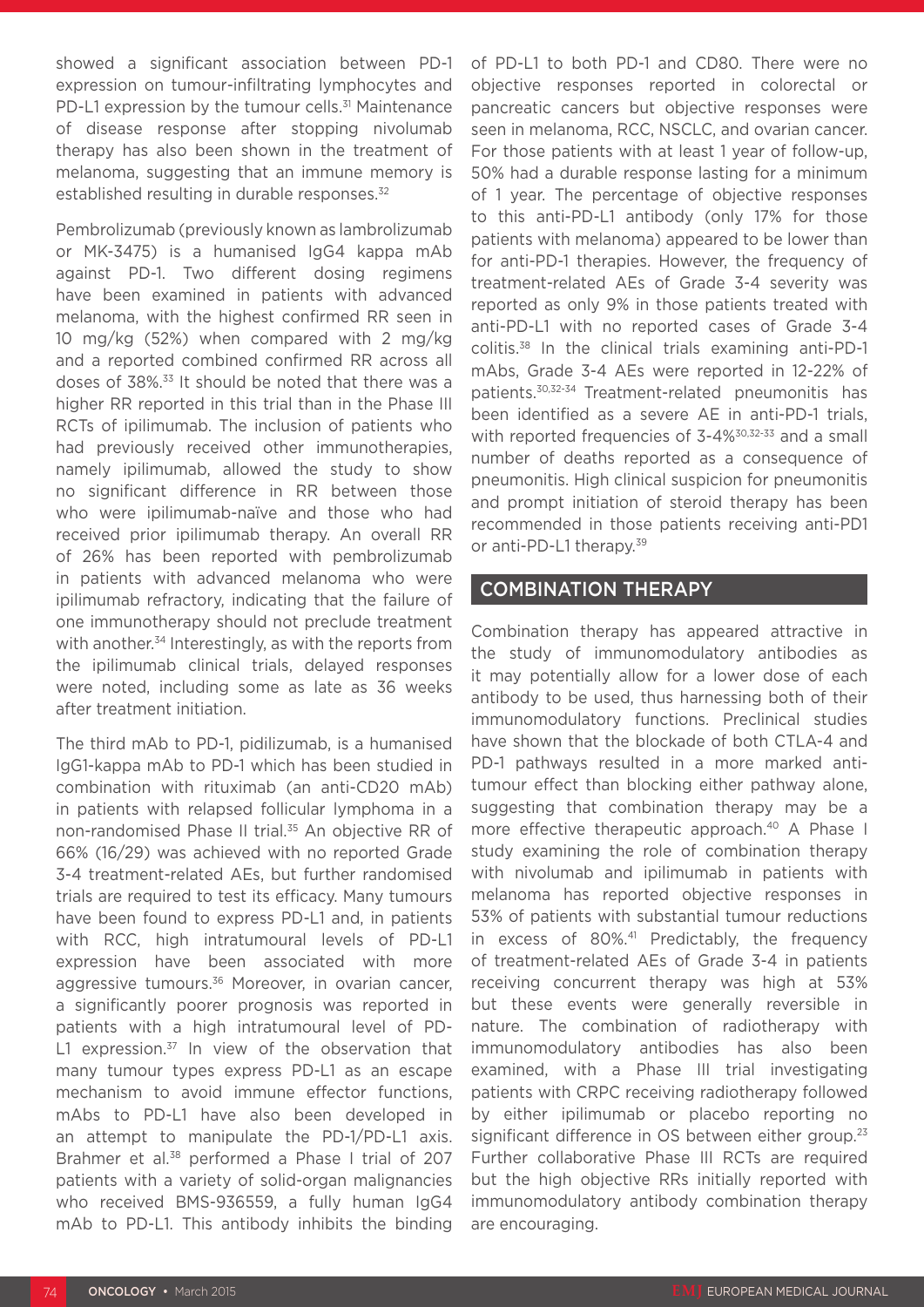#### **CONCLUSION**

In conclusion, immunomodulatory mAbs, aimed at blocking immune checkpoints, have given rise to a new era of cancer immunotherapy. Their impact on the treatment of MM has resulted in durable responses and improvements in OS, and they have also demonstrated anti-tumour activity in a variety of other solid organ malignancies. The discovery of biomarkers to predict those patients who are more likely to respond to immunomodulatory therapy will allow for a more tailored approach to treatment, with a reduction in the number of patients exposed to potentially severe immune-mediated AEs. The need to redefine criteria for disease response has

also been identified, as the pattern of objective responses differs when compared to conventional, directly cytotoxic cancer therapies. Future clinical studies examining the combination of immunomodulatory antibodies with conventional anti-cancer therapies (e.g. radiotherapy), their role in treatment naïve patients, and the efficacy of manipulating the PD-1/PD-L1 pathway in those patients who are ipilimumab refractory will further define the role of these agents in cancer therapy. Combinations of different immunotherapies may hold the key to maximising RRs, although this will only be determined by further collaborative clinical trials.

#### REFERENCES

1. Ferlay J et al. Cancer incidence and mortality worldwide: sources, methods and major patterns in GLOBOCAN 2012. Int J Cancer. 2014;doi:10.1002/ijc.29210. [Epub ahead of print].

2. Burnet M. Cancer; a biological approach. I. The processes of control. Br Med J. 1957;1(5022):779-86.

3. Burnet FM. Immunological aspects of malignant disease. Lancet. 1967;1(7501):1171-4.

4. Thomas L. On immunosurveillance in human cancer. Yale J Biol Med. 1982;55(3- 4):329-33.

5. Shankaran V et al. IFN gamma and lymphocytes prevent primary tumour development and shape tumour immunogenicity. Nature. 2001;410(6832):1107-11.

6. Dunn GP. Cancer immunoediting: from immunosurveillance to tumor escape. Nat Immunol. 2002;3(11):991-8.

7. Peggs KS et al. Cancer immunotherapy: co-stimulatory agonists and coinhibitory antagonists. Clin Exp Immunol. 2009;157(1):9-19.

8. Waterhouse P et al. Lymphoproliferative disorders with early lethality in mice deficient in Ctla-4. Science. 1995;270(5238):985-8.

9. Tivol EA et al. Loss of CTLA-4 leads to massive lymphoproliferation and fatal multiorgan tissue destruction, revealing a critical negative regulatory role of CTLA-4. Immunity. 1995;3(5):541-7.

10. Leach DR et al. Enhancement of antitumor immunity by CTLA-4 blockade. Science. 1996;271(5256):1734-6.

11. Peggs KS et al. Blockade of CTLA-4 on both effector and regulatory T cell compartments contributes to the antitumor activity of anti-CTLA-4 antibodies. J Exp Med. 2009;206(8): 1717-25.

12. Simpson TR et al. Fc-dependent depletion of tumor-infiltrating regulatory T cells co-defines the efficacy of anti-CTLA-4 therapy against melanoma. J Exp Med. 2013;210(9):1695-710.

13. Tsao H et al. Management of cutaneous melanoma. N Engl J Med. 2004;351(10):998-1012.

14. Hodi FS et al. Improved survival with ipilimumab in patients with metastatic melanoma. N Engl J Med. 2010;363(8): 711-23.

15. Schwartzentruber DJ et al. Gp100 peptide vaccine and interleukin-2 in patients with advanced melanoma. N Engl J Med. 2011;364(22):2119-27.

16. Robert C et al. Ipilimumab plus dacarbazine for previously untreated metastatic melanoma. N Engl J Med. 2011;364(26):2517-26.

17. Ribas A et al. Phase III randomized clinical trial comparing tremelimumab with standard-of-care chemotherapy in patients with advanced melanoma. J Clin Oncol. 2013;31(5):616-22.

18. Hamid O et al. A prospective phase II trial exploring the association between tumor microenvironment biomarkers and clinical activity of ipilimumab in advanced melanoma. J Transl Med. 2011;9:204.

19. Wolchok JD et al. Guidelines for the evaluation of immune therapy activity in solid tumors: immune-related response criteria. Clin Cancer Res. 2009;15(23): 7412-20.

20. Weber J et al. A randomized, doubleblind, placebo-controlled, phase II study comparing the tolerability and efficacy of ipilimumab administered with or without prophylactic budesonide in patients with unresectable stage III or IV melanoma.

Clin Cancer Res. 2009;15(17):5591-8.

21. Wolchok JD et al. Ipilimumab monotherapy in patients with pretreated advanced melanoma: a randomised, double-blind, multicentre, phase 2, dose-ranging study. Lancet Oncol. 2010;11(2):155-64.

22. O'Day SJ et al. Efficacy and safety of ipilimumab monotherapy in patients with pretreated advanced melanoma: a multicenter single-arm phase II study. Ann Oncol. 2010;21(8):1712-7.

23. Kwon ED et al. Ipilimumab versus placebo after radiotherapy in patients with metastatic castration-resistant prostate cancer that had progressed after docetaxel chemotherapy (CA184- 043): a multicentre, randomised, doubleblind, phase 3 trial. Lancet Oncol. 2014;15(7):700-12.

24. Yang JC et al. Ipilimumab (anti-CTLA4 antibody) causes regression of metastatic renal cell cancer associated with enteritis and hypophysitis. J Immunother. 2007;30(8):825-30.

25. Lynch TJ et al. Ipilimumab in combination with paclitaxel and carboplatin as first-line treatment in stage IIIB/IV non-small-cell lung cancer: results from a randomized, double-blind, multicenter phase II study. J Clin Oncol. 2012;30(17):2046-54.

26. Nishimura H et al. Development of lupus-like autoimmune diseases by disruption of the PD-1 gene encoding an ITIM motif-carrying immunoreceptor. Immunity. 1999;11(2):141-51.

27. Nishimura H et al. Autoimmune dilated cardiomyopathy in PD-1 receptor-deficient mice. Science. 2001;291(5502):319-22.

28. Dong H et al. Tumor-associated B7- H1 promotes T-cell apoptosis: a potential mechanism of immune evasion. Nat Med.